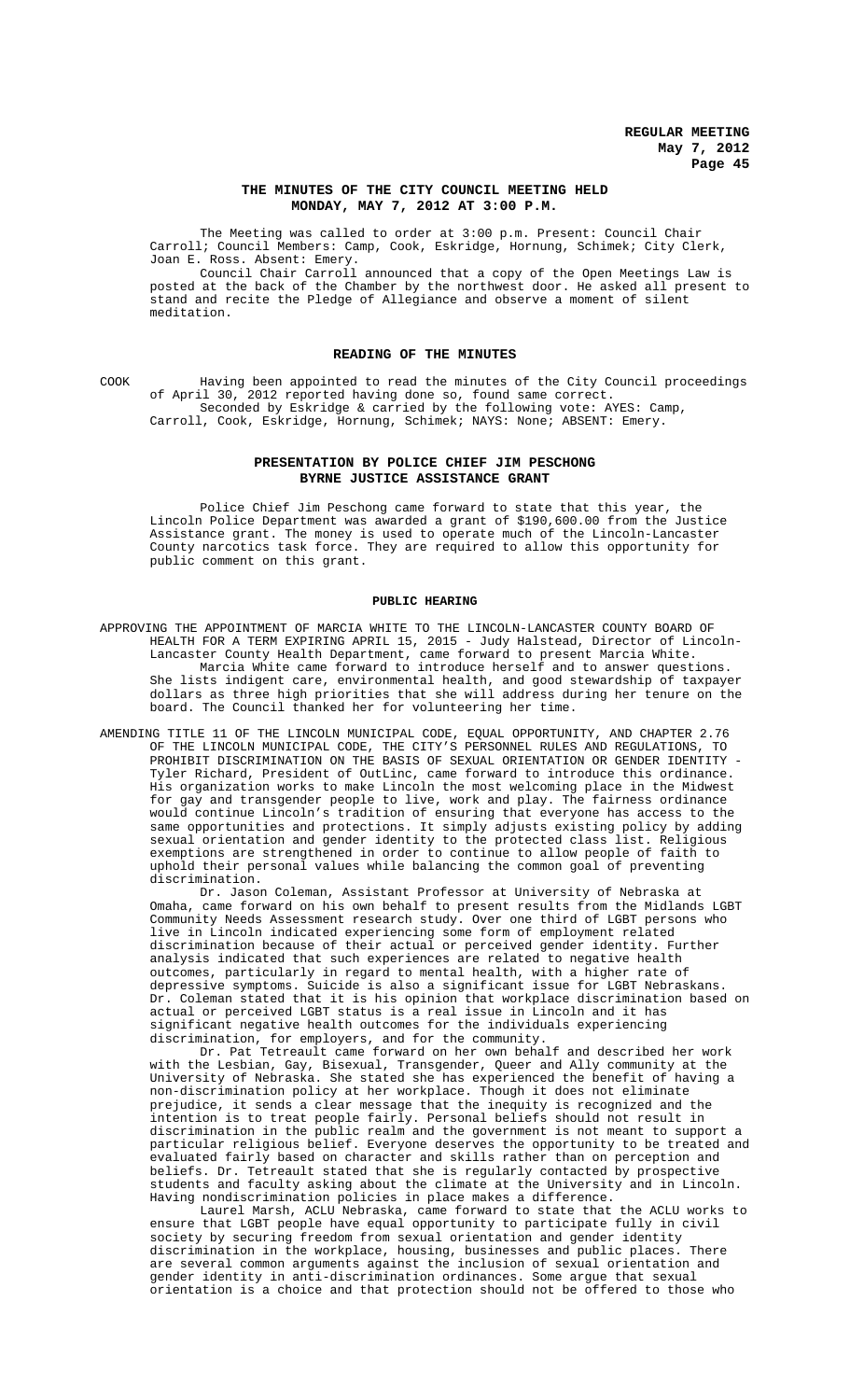> make a choice that could result in discrimination. But choices, or the lack thereof, are not the reason for protected status. The reason for protected status is determined because of the litany of qualities by which people do in fact suffer discrimination. There have also been recent questions about Lincoln's authority to adopt the fairness ordinance. Nebraska statute clearly empowers political subdivisions, including cities, to pass civil rights ordinances to give protections based on characteristics beyond those found in state law. This is a matter of good public policy and basic fairness.

Rod Confer, City Attorney, came forward to discuss concerns regarding the City's authority to pass this ordinance. Nebraska State Statute 20-113 provides that cities not only have the authority to enact legislation which is substantially equivalent to state law, it goes on to state that any city has the authority to pass more comprehensive legislation in the general area of civil rights. Lincoln is a home rule charter city which means that the City's Charter provides for the enactment of any legislation on a local subject that is not in conflict with state law or prohibited either by the Charter or by State Statute. He stated he has also been asked to address a question concerning people of the opposite sex entering restrooms. If an individual enters simply to use  $opposite$  sex entering restrooms. If an individual enters simply to facilities and causes no disturbance, that would be permissible under this ordinance. This topic has been researched, and city attorneys were unable to find a single case in all of the cities that have passed similar legislation where this has been a problem. In answer to Council questions, Mr. Confer confirmed that there was an opinion issued by the City Attorney in 1981 that stated that Lincoln did not have the authority to pass this type of ordinance. There was also an earlier opinion that came to the opposite conclusion. The opinion of the State Attorney General on this issue is only advisory and does not have any binding effect on the City of Lincoln. If the ordinance were to pass, it would be unlikely that the Attorney General would attempt to challenge it. One way that litigation might arise is if someone felt the ordinance was unconstitutional.

Jocelyn Golden, Assistant City Attorney, came forward to state that currently in Title 11, there are religious exemptions that allow religious organizations the ability to choose who they employ or provide public accommodation or housing to, with a preference toward their particular religion. The language of this ordinance was patterned after Omaha's and it specifically outlines that religious organizations would have the opportunity to exclude people. Requests for additional language to be laid out in a specific way were addressed by Motion to Amend No. 1.

Rod Confer, in reply to Council questions, answered that existing amendments would be under scrutiny if this passed in Council and was then challenged. Under the opinion issued by the Attorney General, the protections that we currently have in our ordinance on the basis of disability, familial that we currently have in our ordinance on the basis of disability, status, ancestry, age, and marital status, would be invalid. If this issue were to appear on a ballot, there would need to be a separate ballot question for each group being considered. He stated that free speech rights of churches and individuals are protected by the  $1^{st}$  Amendment and would in no way change.

Tom Casady, Public Safety Director, came forward to state that he believes Lincoln is a comparatively tolerant city. Nonetheless, there are problems. 34 crimes have been reported to the LPD in the past 5 years in which a victim was targeted due to his or her perceived sexual preference or gender identity. Most of these crimes are never reported. This ordinance is a way to reduce the chance that members of the LGBT community are targeted for these kinds of crimes. It defines in clear terms the limits of behavior that citizens find tolerable in Lincoln. Outlawing minor forms of discrimination and intolerance makes it less likely that more serious forms of intolerance will occur. This is a step in making Lincoln an infertile ground for the attitudes that nurture the mindset of people whose moral conscience allows them to judge people by their characteristics, rather than by their character. In answer to Council questions, Mr. Casady replied that attitudes, norms and values are changing as they did with other issues. The law is simply reflecting that change. He went on to state that he has been in the line of duty with many individuals that would be protected by this ordinance and he stands in defense of their rights as citizens of this community.

Terry Teachman came forward in opposition of the ordinance.

Karla J. Cooper came forward in support of the ordinance.

Stephen C. Griffith came forward with a statement of support for this ordinance signed by 24 members of the Lincoln clergy. In answer to Council<br>questions regarding the religious exemption from this ordinance. Mr. Griffith questions regarding the religious exemption from this ordinance, Mr. replied that his own church already includes everyone regardless of their sexual orientation or gender identity, so it is reasonable that other churches with different religious and theologic ideas should also be allowed the right to make their own decisions for their own worship services and activities.

Nancy Erickson came forward in support of this ordinance.

Jay Schmidt came forward in support of this ordinance. Shane Thompson, Board Member of OutLinc, came forward in support of this

ordinance. Korey Reiman came forward in support of this ordinance.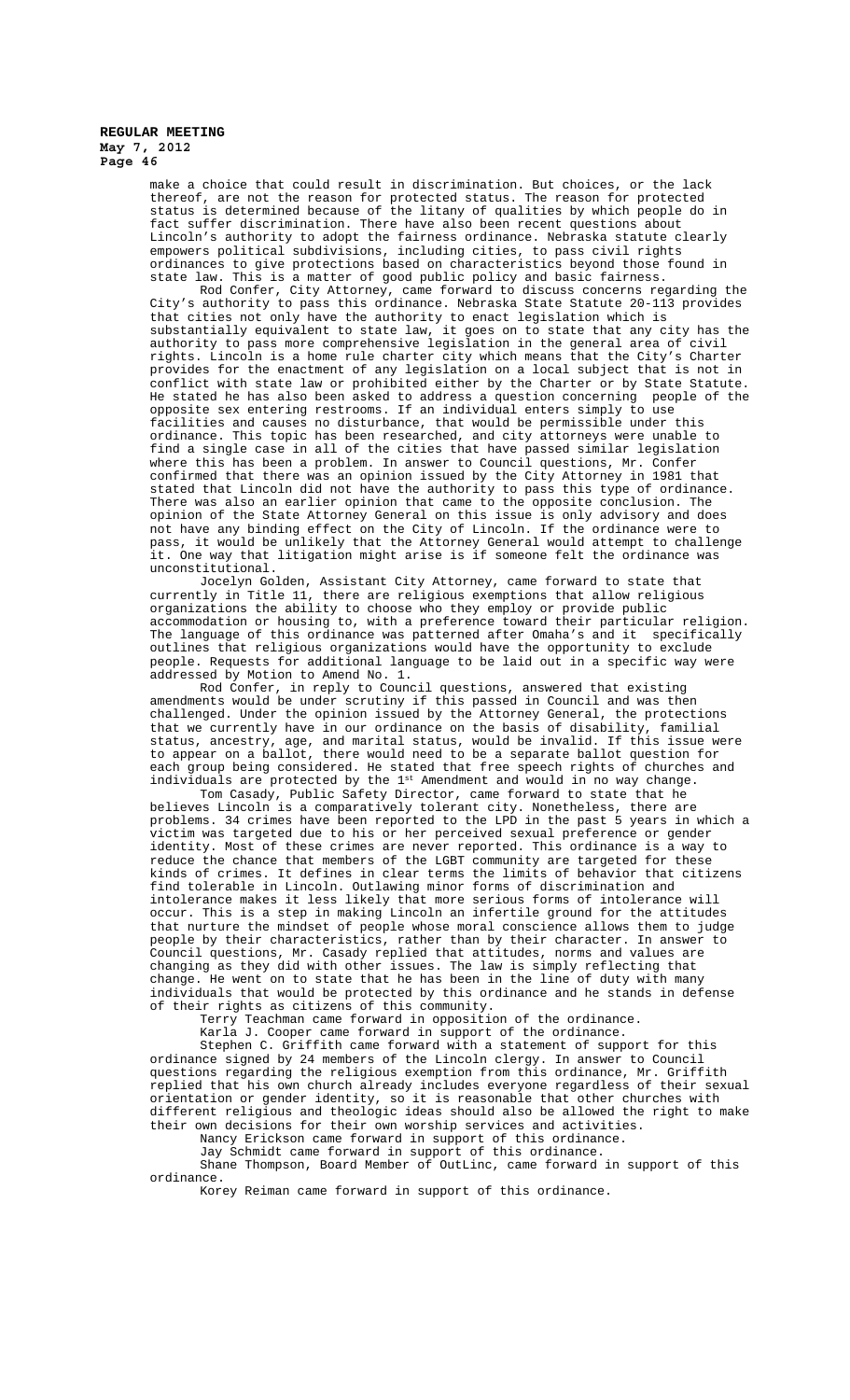Ben Gray, Omaha City Councilman, came forward in support of this ordinance. In answer to Council questions, he replied that there has been no substantial increase in litigation in any city that has passed similar legislation. Legislation pertaining to human rights is generally not voted upon via ballot measure. The exemption for religious organizations came about because some churches requested it. Religious communities are protected under the 1st Amendment of the Constitution. This ordinance protects the rights of LGBT citizens in the workplace and public accommodations.

Clay Farris Neff came forward in support of this ordinance.

Terry Werner came forward on behalf of the Nebraska chapter of the National Association of Social Workers in support of this ordinance.

Debra Hope, came forward in support of this ordinance.

Beatty Brasch, Director of Center for People in Need, came forward in support of this ordinance.

Michael Dunn came forward on behalf of the Association of Students at the University of Nebraska in support of this ordinance.

Alan Potash, came forward representing the Anti-Defamation League in support of this ordinance.

Cynthia Hartley, President of the Lincoln chapter of Parents, Family, and Friends of Lesbians and Gays, came forward in support of this ordinance. Kim Taylor-Riley, Director of Equity and Diversity, came forward on

behalf of the Lincoln Commission on Human Rights in support of this ordinance. Gary J. McLaughlin came forward in opposition to this ordinance.

Bob Bennie came forward in opposition to this ordinance. Scott Wiles came forward in opposition to this ordinance. Gordon Opp came forward in opposition to this ordinance.

#### **5:30 P.M. BREAK 5:40 P.M. RECONVENED**

Barbara DiBernard came forward in support of this ordinance. Steve Davenport came forward in opposition to this ordinance. Cyndi Lamm came forward in opposition to this ordinance. Lance McCord came forward in opposition to this ordinance.

Earl Barnawell came forward on behalf of the Lincoln Friends Meeting Quakers in support of this ordinance.

Hannah Buell came forward representing the Nebraska Family Council in opposition to this ordinance.

Femi Awodele, came forward in opposition to this ordinance.

Dave Gehrls came forward in opposition to this ordinance. In answer to Council questions, he replied that ordinances like this are negatively affecting how they function outside of the church walls.

Steve Langdon, Director of Human Resources at Community Action Partnership of Lancaster and Saunders Counties, came forward in support of this ordinance. In answer to Council questions, Mr. Langdon replied that portions of the LGBT population have a higher rate of poverty.

Father Christopher Kubat, Director of Catholic Social Services, came forward in opposition to this ordinance. In answer to Council questions, Fr. Kubat stated that a distinction is made between the person and the behavior; it is possible to help a person in need without condoning their behaviors. This is an issue of religious freedom. He would include a conscience clause for religious organizations and individuals.

Jennifer Wendelin, Nebraska Chapter President of the Trans Panthers Party, came forward in support of this ordinance.

Amber Parker came forward in opposition to this ordinance.

Barry Lockard came forward in opposition to this ordinance.

John F. Dittman came forward in opposition to this ordinance.

Mark Lehl came forward in opposition to this ordinance.

Steve Higgins came forward in opposition to this ordinance. Al Riskowski, Executive Director of Nebraska Family Council, came forward in opposition to this ordinance.

Norman Dority came forward in opposition to this ordinance.

Earl Visser came forward in opposition to this ordinance.

Monte Froehlich came forward in opposition to this ordinance.

David W. Ford came forward in opposition to this ordinance.

Chester Davis, came forward in opposition to this ordinance. Tobias Pace, came forward in support of this ordinance.

Council Chair Carroll allowed citizens to briefly stand in support of or in opposition to this ordinance to allow those who did not wish to speak the opportunity to express their opinion.

Jane Svoboda came forward in opposition to this ordinance.

Jeff Kirkpatrick, Assistant City Attorney, came forward to answer Council questions. The definitions of sexual orientation and gender identity are the same as previously adopted in Omaha in order to maintain uniformity in language between the two major municipalities. These definitions are not unique to Omaha and Lincoln and have been used by other cities. There has been little litigation involving these widely accepted definitions. When writing legislation for issues of discrimination, it is important to include the language of "perceived". In many cases of discrimination, the aggravating and motivating factor for discriminatory action taken is based on perception, rather than actuality. This ordinance would not only protect LGBT individuals, but also individuals who face discrimination based on the perception that they are LGBT.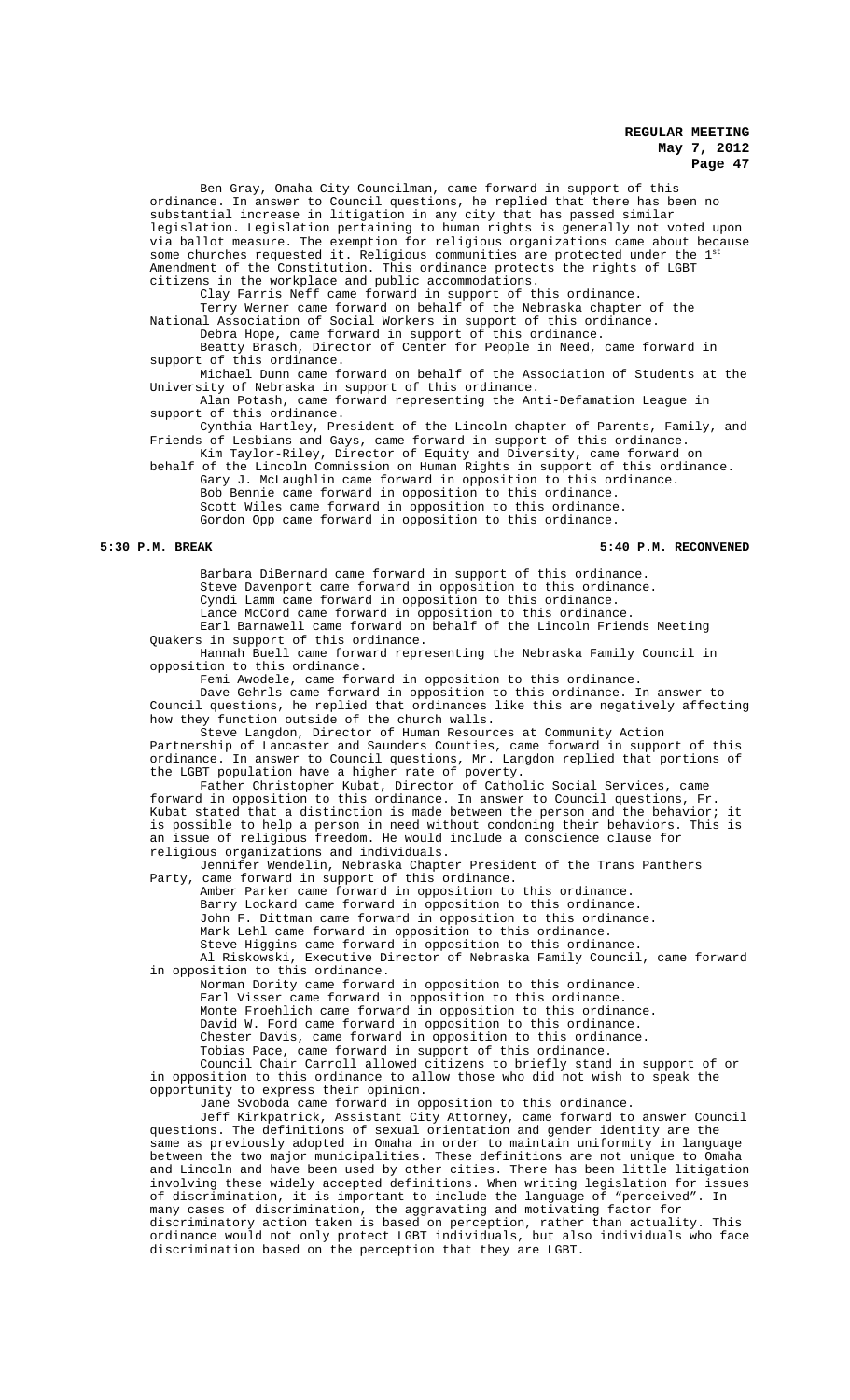The definitions of what will qualify as a religious organization are relatively clear. Municipalities do not issue permits or licenses for religious organization because as a government body, they would be in violation of the  $1^\mathrm{st}$ Amendment by essentially establishing a religion.

Jocelyn Golden, Assistant City Attorney, came forward to answer questions. Most groups who identify themselves as a religious organization will qualify as that. The totality of their circumstances would be considered, for example, their non-profit status or source of funding. A charitable organization that is not a religious organization, or a for-profit business would not be exempt.

Steve May came forward in opposition to this ordinance.

Tom Nebelsick came forward in opposition to this ordinance.

Suzanne Gage came forward in opposition to this ordinance.

Lisa Weeks came forward representing FreedMen Nebraska in opposition to this ordinance.

#### **8:00 P.M. BREAK 5:10 P.M. RECONVENED**

Nancy Carr came forward in opposition to this ordinance. Jack Nebelsick came forward in opposition to this ordinance. Roosevelt Lee came forward in opposition to this ordinance. Dustin Rogers came forward in opposition to this ordinance.

Dave Bydalek, Executive Director of Family First, came forward in opposition to this ordinance. As a former State Assistant Attorney General, Mr. Bydalek answered questions about the opinion issued by the office of the current Attorney General.

Edward Stringham came forward in opposition to this ordinance. Michael Evans came forward in opposition to this ordinance. Elizabeth Straley came forward in support of this ordinance. Brad Chapin came forward in support of this ordinance. Jason Dunn came forward in support of this ordinance. Peter Oquist came forward in opposition to this ordinance. Hallie Salem came forward in support of this ordinance. Wendy Francis came forward on behalf of the Realtors Association of

Lincoln in support of this ordinance. Schuyler Geery-Zink came forward in support of this ordinance.

Ken Watson came forward in opposition to this ordinance. Kevin Dowd came forward in opposition to this ordinance. Dr. Tim Fischer came forward in opposition to this ordinance. Dr. Richard Wurtz came forward in opposition to this ordinance. Daniel Holloran came forward in opposition to this ordinance. Ben Eh-Ved Yahu came forward in opposition to this ordinance. Christina St. Hilaire came forward in opposition to this ordinance. Scott Hecht came forward in opposition to this ordinance. Tom Dierks came forward in opposition to this ordinance. Elizabeth Griffith came forward in opposition to this ordinance. Jonathan Crosmer came forward in opposition to this ordinance. Ginny Wright came forward in support of this ordinance.

Jean Eileen Durgin-Clinchard, former President of Parents, Families, & Friends of Lesbians and Gays, came forward in support of this ordinance. Dawn Buell came forward in opposition to this ordinance. Haley Buell came forward in opposition to this ordinance. Ian Will came forward in support of this ordinance. Michael Pierce came forward in opposition to this ordinance. Brandon Weiss came forward in support of this ordinance. Alex Forsyth came forward in support of this ordinance. This matter was taken under advisement.

# **COUNCIL ACTION**

#### **REPORTS OF CITY OFFICERS**

APPROVING THE APPOINTMENT OF MARCIA WHITE TO THE LINCOLN-LANCASTER COUNTY BOARD OF HEALTH FOR A TERM EXPIRING APRIL 15, 2015- CLERK read the following resolution, introduced by Carl Eskridge;<br>HORNUNG Moved its adoption:

HORNUNG Moved its adoption:<br>A-86802 BE IT RESOLVED by t A-86802 BE IT RESOLVED by the City Council of the City of Lincoln, Nebraska: That the appointment of Marcia White to the Lincoln-Lancaster County Board of Health for a three year term expiring April 15, 2015 is hereby approved.

Introduced by Carl Eskridge Seconded by Schimek and carried by the following vote: AYES: Camp, Carroll, Cook, Eskridge, Hornung, Schimek; NAYS: None; ABSENT: Emery.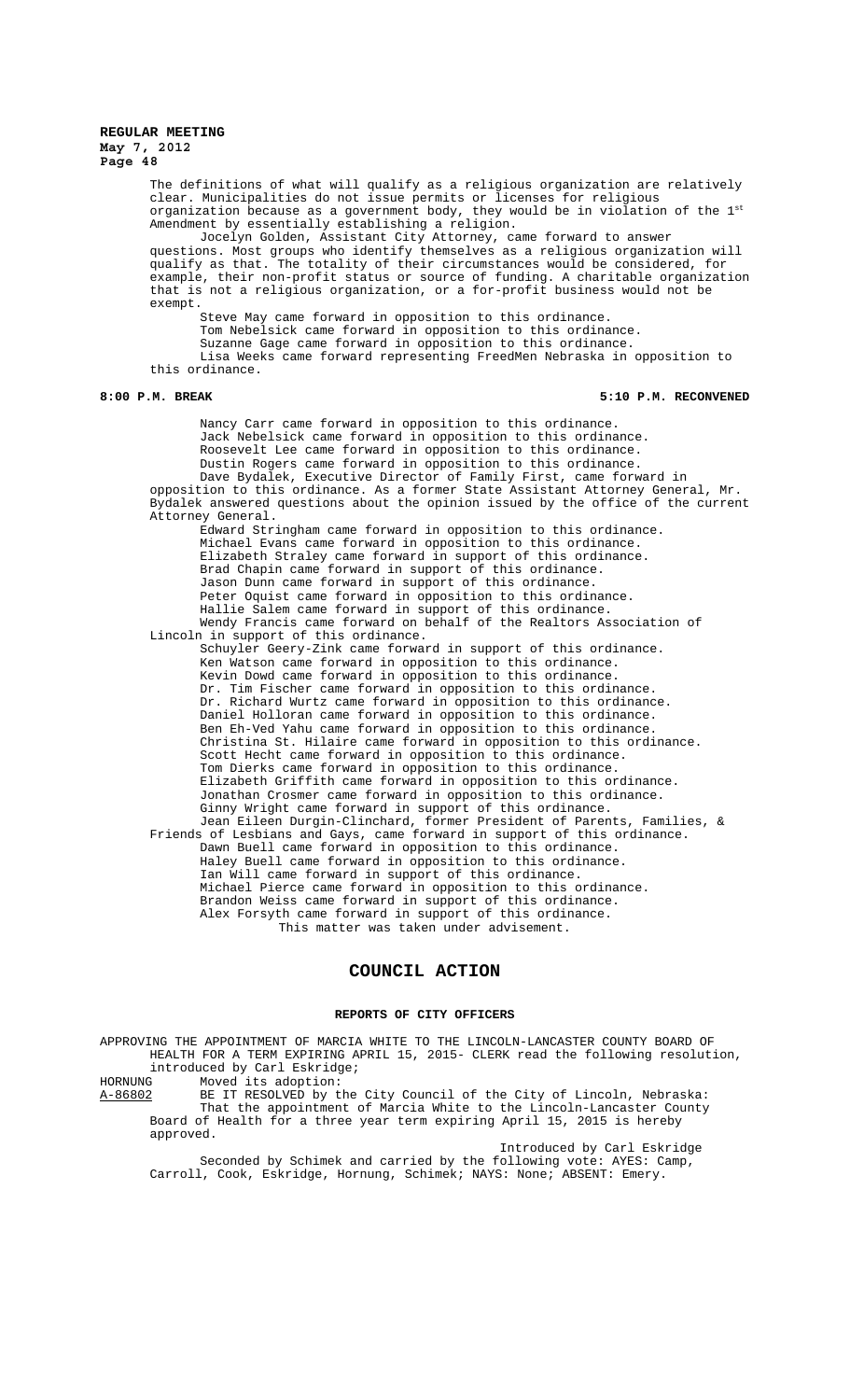REAPPOINTING MIKE MCNIFF, DOUG BIGGERSTAFF, MATT MORRISSEY, MIKE BERRY, AND ROGER KREIFELS TO THE GAS PIPING EXAM BOARD FOR A TERM EXPIRING APRIL 1, 2015 - CLERK read the following resolution, introduced by Adam Hornung, who moved its adoption:<br><u>A-86803</u> BE A-86803 BE IT RESOLVED by the City Council of the City of Lincoln, Nebraska: That the reappointment of Mike McNiff, Doug Biggerstaff, Matt Morrissey, Mike Barry and Roger Kreifels to the Gas Piping Exam Board for terms expiring April 1, 2015 is hereby approved. Introduced by Adam Hornung Seconded by Schimek and carried by the following vote: AYES: Camp, Carroll, Cook, Eskridge, Hornung, Schimek; NAYS: None; ABSENT: Emery. REAPPOINTING DAN KUBR TO THE BUILDING CODE BOARD OF APPEALS FOR A TERM EXPIRING APRIL 1, 2015 - CLERK read the following resolution, introduced by Adam Hornung, who moved its adoption:<br>A-86804 BE IT RESOLVE A-86804 BE IT RESOLVED by the City Council of the City of Lincoln, Nebraska: That the reappointment of Dan Kubr to the Building Code Board of Appeals for a term expiring April 1, 2015 is hereby approved. Introduced by Adam Hornung Seconded by Schimek and carried by the following vote: AYES: Camp, Carroll, Cook, Eskridge, Hornung, Schimek; NAYS: None; ABSENT: Emery. REAPPOINTING DENNIS BIGGERSTAFF TO THE HEATING, VENTILATING, AND COOLING BOARD OF EXAMINERS FOR A TERM EXPIRING APRIL 4, 2015 - CLERK read the following resolution, introduced by Adam Hornung, who moved its adoption: A-86805 BE IT RESOLVED by the City Council of the City of Lincoln, Nebraska: That the reappointment of Dennis Biggerstaff to the Heating, Ventilating and Cooling Board of Examiners for a term expiring April 4, 2015 is hereby approved. Introduced by Adam Hornung Seconded by Schimek and carried by the following vote: AYES: Camp, Carroll, Cook, Eskridge, Hornung, Schimek; NAYS: None; ABSENT: Emery. RESOLUTION LEVYING THE SPECIAL TAXES ASSESSED FOR THE COSTS OF THE IMPROVEMENTS IN THE UNIVERSITY PLACE MAINTENANCE BUSINESS IMPROVEMENT DISTRICT - CLERK read the following resolution, introduced by DiAnna Schimek, who moved its adoption:<br>A-86806 BE IT RESOLVED by the City Council of the City of Lincoln, Nebraska, BE IT RESOLVED by the City Council of the City of Lincoln, Nebraska, that: The special taxes assessed April 23, 2012, to pay the costs of the improvements in the University Place Business Maintenance Improvement District are hereby levied and shall bear interest at 14% and that the period of time in which the assessments are to be paid shall be one (1) year. Introduced by DiAnna Schimek Seconded by Hornung and carried by the following vote: AYES: Camp, Carroll, Cook, Eskridge, Hornung, Schimek; NAYS: None; ABSENT: Emery. RESOLUTION LEVYING THE SPECIAL TAXES ASSESSED FOR THE COSTS OF THE IMPROVEMENTS IN THE NORTH 27TH STREET MAINTENANCE BUSINESS IMPROVEMENT DISTRICT - CLERK read the following resolution, introduced by DiAnna Schimek, who moved its adoption: A-86807 BE IT RESOLVED by the City Council of the City of Lincoln, Nebraska, that: The special taxes assessed April 30, 2012, to pay the costs of the improvements in the North 27th Street Maintenance Business Improvement District are hereby levied and shall bear interest at 14% and that the period of time in which the assessments are to be paid shall be one (1) year. Introduced by DiAnna Schimek Seconded by Hornung and carried by the following vote: AYES: Camp, Carroll, Cook, Eskridge, Hornung, Schimek; NAYS: None; ABSENT: Emery. RESOLUTION APPROVING THE DISTRIBUTION OF FUNDS REPRESENTING INTEREST EARNINGS ON SHORT-TERM INVESTMENTS OF IDLE FUNDS DURING THE MONTH ENDED MARCH 31, 2012 - CLERK read the following resolution, introduced by DiAnna Schimek, who moved for its adoption:<br>A-86808 BE IT F BE IT RESOLVED by the City Council of the City of Lincoln, Nebraska: That during the month ended March 31, 2012, \$172,956.37 was earned from the investments of "IDLE FUNDS". The same is hereby distributed to the various funds on a pro-rata basis using the balance of each fund and allocating a portion of the interest on the ratio that such balance bears to the total of all fund balances. Introduced by DiAnna Schimek Seconded by Hornung and carried by the following vote: AYES: Camp, Carroll, Cook, Eskridge, Hornung, Schimek; NAYS: None; ABSENT: Emery CLERK'S LETTER AND MAYOR'S APPROVAL OF RESOLUTIONS AND ORDINANCES PASSED BY THE CITY COUNCIL ON APRIL 23, 2012 - CLERK presented said report which was placed on file in the Office of the City Clerk. **(27-1)**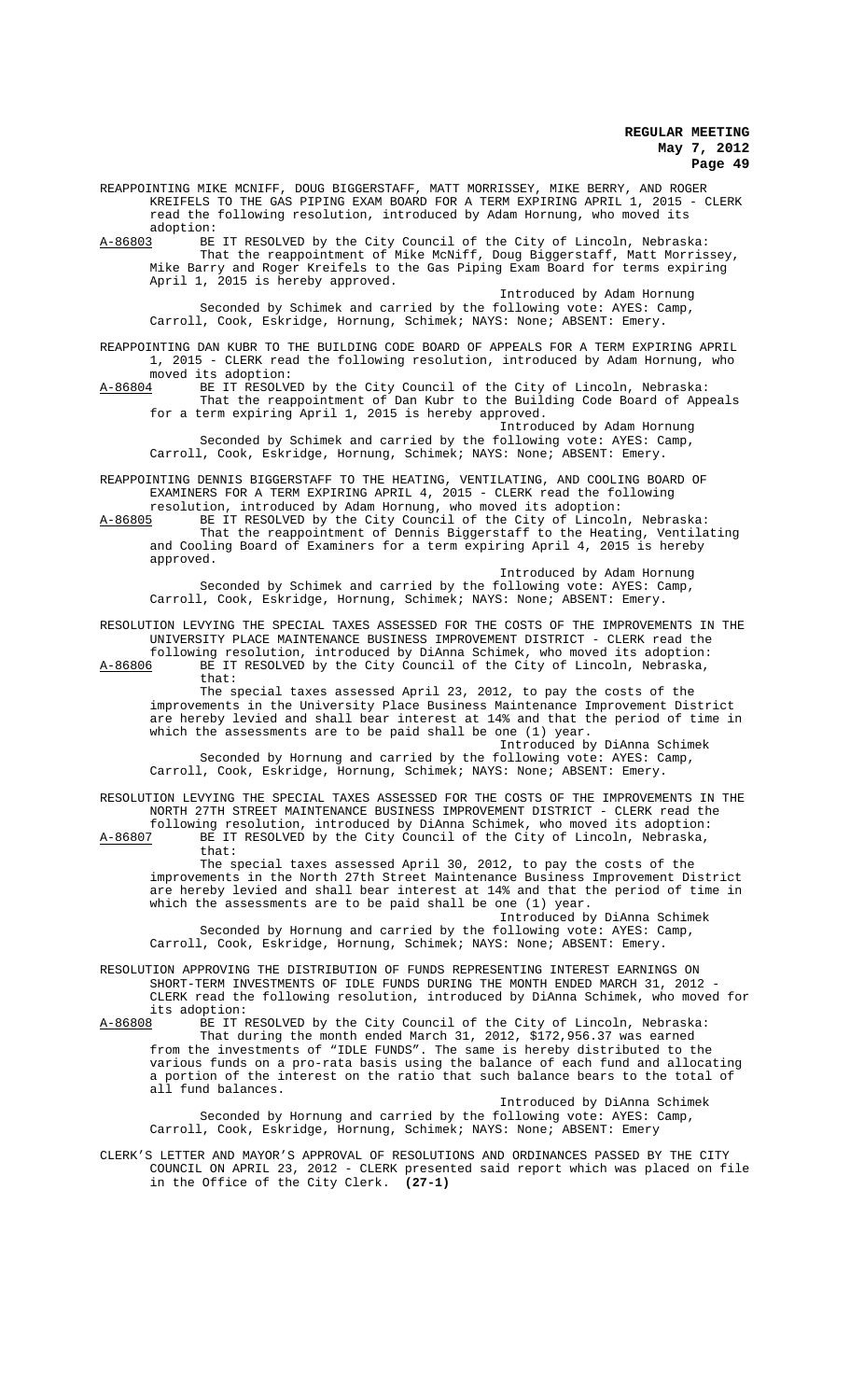# **PETITIONS & COMMUNICATIONS**

PLACED ON FILE IN THE OFFICE OF THE CITY CLERK: Administrative Amendment No. 12008 to Change of Zone No. 11024, North Hills Planned Unit Development, approved by the Planning Director on April 24, 2012, requested by Southview, Inc., to show a specific site plan for the apartment complex, add Notes 16 and 17 to adjust the front yard setback to 20 feet, on property generally located at N. 14<sup>th</sup> St. and Fletcher Ave. Administrative Amendment No. 12014 to Special Permit No. 1992A, Edenton Woods Community Unit Plan, approved by the Planning Director on April 30, 2012, Community Unit Plan, approved by the Planning Director on April 30, 2012, requested by Edenton Woods, LLC., to adjust the rear setback for Lots 17-19, Block 3, to 20 feet and to show Lots 13-16, Block 3, for attached single-family dwellings, and to update the notes accordingly, on property generally located near Ashbrook Dr. and Highway 2.

## **MISCELLANEOUS REFERRALS - NONE**

#### **LIQUOR RESOLUTIONS - NONE**

#### **ORDINANCES - 2ND READING & RELATED RESOLUTIONS (as required)**

AMENDING TITLE 11 OF THE LINCOLN MUNICIPAL CODE, EQUAL OPPORTUNITY, AND CHAPTER 2.76 OF THE LINCOLN MUNICIPAL CODE, THE CITY'S PERSONNEL RULES AND REGULATIONS, TO PROHIBIT DISCRIMINATION ON THE BASIS OF SEXUAL ORIENTATION OR GENDER IDENTITY - CLERK read an ordinance, introduced by Carl Eskridge, amending Title 11 of the Lincoln Municipal Code, Equal Opportunity, and Chapter 2.76 of the Lincoln Municipal Code, the City's Personnel Rules and Regulations, to prohibit discrimination on the basis of sexual orientation or gender identity, the second time.

#### **PUBLIC HEARING - RESOLUTIONS - NONE**

# ORDINANCES - 3<sup>RD</sup> READING & RELATED RESOLUTIONS (as required) - NONE

#### **ORDINANCES - 1ST READING & RELATED RESOLUTIONS (as required)**

- CHANGE OF ZONE 12003 APPLICATION OF THE PLANNING DIRECTOR FOR A CHANGE OF ZONE FROM I-1 INDUSTRIAL DISTRICT TO P PUBLIC USE DISTRICT, FROM I-1 INDUSTRIAL DISTRICT TO O-2 SUBURBAN OFFICE DISTRICT, FROM I-1 INDUSTRIAL DISTRICT TO B-4 LINCOLN CENTER BUSINESS DISTRICT, FROM I-1 INDUSTRIAL DISTRICT TO I-2 INDUSTRIAL PARK DISTRICT, FROM H-3 HIGHWAY COMMERCIAL DISTRICT TO P PUBLIC USE DISTRICT, AND FROM B-4 LINCOLN CENTER BUSINESS DISTRICT TO P PUBLIC USE DISTRICT, ON PROPERTY LOCATED IN THE WEST HAYMARKET GENERALLY FROM NORTH 1ST STREET TO NORTH 7TH STREET AND M STREET TO Y STREET (RELATED ITEMS: 12-43, 12-44, 12R-81) Action Date: 5/21/12) - CLERK read an ordinance, introduced by DiAnna Schimek, amending the Lincoln Zoning District Maps adopted by reference and made a part of Title 27 of the Lincoln Municipal Code, pursuant to Section 27.05.020 of the Lincoln Municipal Code, by changing the boundaries of the districts established and shown thereon, the first time.
- CHANGE OF ZONE 12004 AMENDING TITLE 27 OF THE LINCOLN MUNICIPAL CODE RELATING TO THE ZONING CODE BY AMENDING FIGURE 27.35.070(A) WITHIN SECTION 27.35.070 TO REFLECT THE REVISED HEIGHT LIMITS IN THE B-4 LINCOLN CENTER BUSINESS DISTRICT; ADDING A NEW SECTION NUMBERED 27.59.015 TITLED SCOPE OF REGULATIONS TO CLARIFY THAT AIRPORT ZONING REGULATIONS ARE APPLICABLE IN ALL UNDERLYING ZONING DISTRICTS AND APPLY TO BOTH PUBLIC AND PRIVATE ENTITIES; AMENDING SECTION 27.59.040 RELATING TO AIRPORT ZONING HEIGHT RESTRICTIONS TO REPLACE THE METES AND BOUNDS DESCRIPTION WITH A REFERENCE TO THE AIRPORT ZONING MAP; AMENDING SECTION 27.69.035 AND TABLE 1, OFF PREMISES SIGNS, WITHIN SECTION 27.69.040 TO PROHIBIT THE LOCATION OF OFF PREMISES SIGNS IN THE HAYMARKET AND DOWNTOWN AREAS OF THE B-4 LINCOLN CENTER BUSINESS DISTRICT WEST OF 9TH STREET; REPEALING SECTIONS 27.35.070, 27.59.040, AND 27.69.035 AND TABLE 1 WITHIN SECTION 27.69.040 (OFF-PREMISES SIGNS) OF THE LINCOLN MUNICIPAL CODE AS HITHERTO EXISTING; AMENDING THE LINCOLN AIRPORT ZONING MAP DATED FEBRUARY 25, 2002 TO BE CONSISTENT WITH FIGURE 27.35.070(A); AND AMENDING THE LINCOLN CAPITOL ENVIRONS DISTRICT HEIGHT REGULATION MAP TO REFLECT A 57-FOOT HEIGHT REQUIREMENT WEST OF THE CAPITOL (RELATED ITEMS: 12-43, 12-44, 12R-81) ACTION DATE: 5/21/12) - CLERK read and ordinance, introduced by DiAnna Schimek, amending Title 27 of the Lincoln Municipal Code relating to the Zoning Code by amending Figure 27.35.070(a) within Section 27-35-070 to reflect the revised height limits in the B-4 Lincoln Center Business District; adding a new section numbered 27.59.015 titled Scope of Regulations to clarify that airport zoning regulations are applicable in all underlying zoning districts and apply to both public and private entities; amending Section 27.59.040 relating to airport zoning height restrictions to replace the metes and bounds description with a reference to the Airport Zoning Map; amending Section 27.69.035 and Table 1, Off Premises Signs, within Section 27.69.040 to prohibit the location of off premises signs in the Haymarket and Downtown areas of the B-4 Lincoln Center Business District west of 9<sup>th</sup> Street; repealing Sections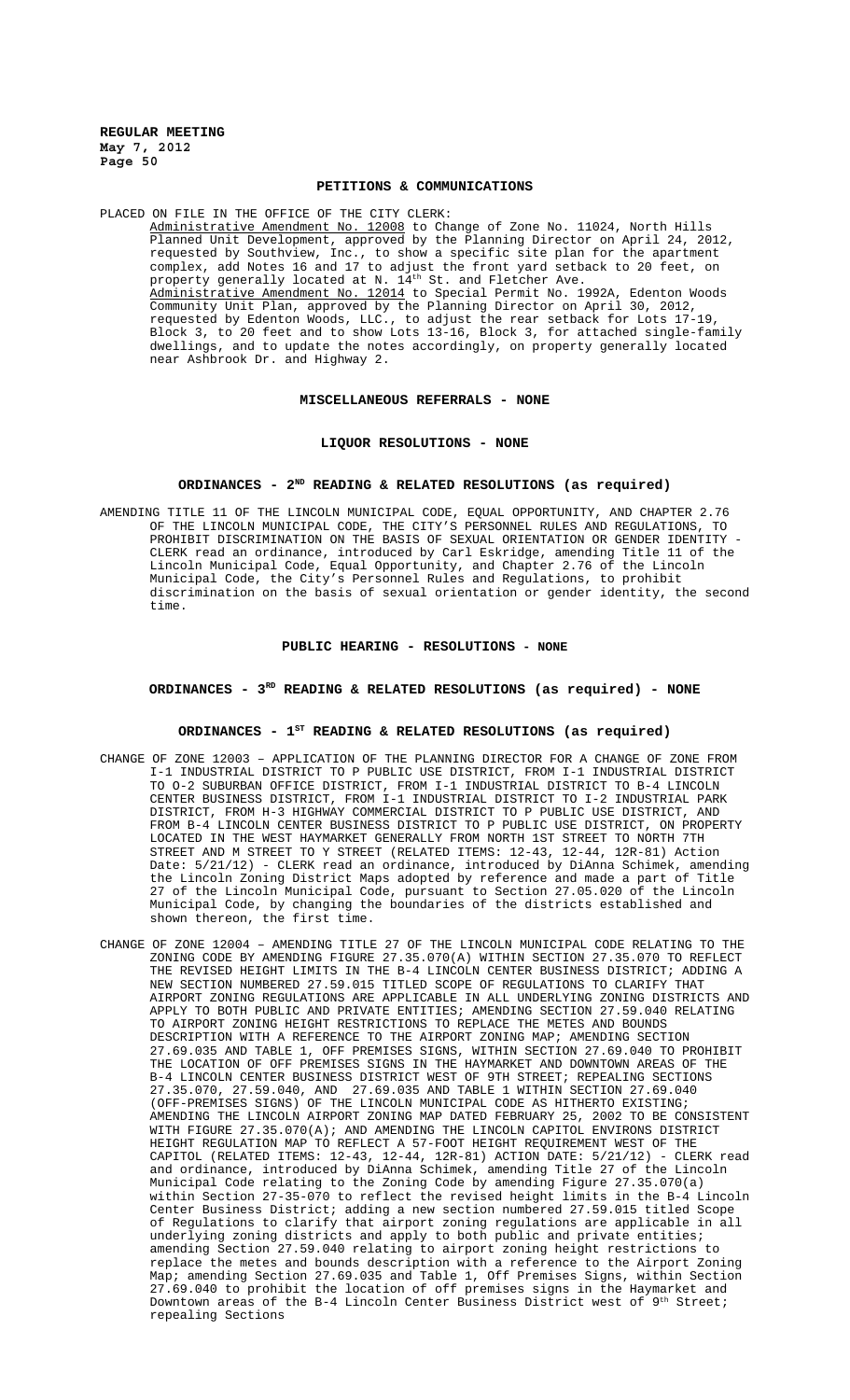27.35.070, 57.59.040, and 27.69.035 and Table 1 within Section 27.69.040 (Off-Premises Signs) of the Lincoln Municipal Code as hitherto existing; amending the Lincoln Airport Zoning Map dated February 25, 2002 to be consistent with Figure  $27.35.070(a)$ ; and amending the Lincoln Capitol Environs District Height Regulation Map to reflect a 57-foot height requirement west of the Capitol, the first time.

- MISC. NO. 12001 AMENDING CHAPTER 3.76, LINCOLN DOWNTOWN DESIGN STANDARDS, OF THE CITY OF LINCOLN DESIGN STANDARDS BY AMENDING SECTION 4.1, SITE DEVELOPMENT, AND SECTION 4.2, BUILDING FEATURES, TO ADDRESS EXTERIOR FEATURES OF PROJECTS REQUIRING BUILDING PERMITS IN THE DOWNTOWN. (RELATED ITEMS: 12-43, 12-44, 12R-81) ACTION DATE: 5/21/12)
- STREET NAME CHANGE 12001 RENAMING THAT PORTION OF SOUTH 83RD STREET WHICH EXTENDS SOUTH FROM THE INTERSECTION OF SOUTH 83RD STREET AND WENDELL WAY, AS SOUTH  $83^{\text{\tiny RD}}$ BAY - CLERK read an ordinance, introduced by DiAnna Schimek, changing the name of that portion of South 83<sup>rd</sup> Street which extends south from the intersection of South  $83^{\text{rd}}$  Street and Wendell Way, to South  $83^{\text{rd}}$  Bay, as recommended by the Street Name Committee, the first time.
- AMENDING CHAPTER 12.08 OF THE LINCOLN MUNICIPAL CODE RELATING TO PARKS-GENERAL RULES AND REGULATIONS AND TITLE 14 OF THE LINCOLN MUNICIPAL CODE RELATING TO PUBLIC PROPERTY AND PUBLIC WAYS BY AMENDING SECTION 12.08.010 TO REVISE THE DEFINITION OF "PARK" AND TO ADD A DEFINITION FOR "PARK FACILITY"; AMENDING SECTION 12.08.020 TO INCLUDE WHEELCHAIRS AND OTHER POWER-DRIVEN MOBILITY DEVICES AS ACCEPTABLE VEHICLES TO OPERATE IN AREAS OTHER THAN A ROADWAY; AMENDING SECTION 12.08.070 TO PROVIDE THAT IT SHALL BE UNLAWFUL FOR ANY PERSON TO OCCUPY OR BE PRESENT IN A PARK FACILITY DURING ANY HOURS SAID PARK FACILITY IS NOT OPEN TO THE PUBLIC AND TO PROVIDE THAT THE SIDEWALKS ON CENTENNIAL MALL SHALL BE OPEN TWENTY-FOUR HOURS A DAY; AMENDING SECTION 12.08.170 TO INCLUDE A PROHIBITION AGAINST DESTRUCTION AT PARK FACILITIES; AMENDING SECTION 14.40.050, BUILDINGS IN STREET SPACE, TO PROHIBIT THE ERECTION OF ANY TEMPORARY OR PERMANENT BUILDING OR STRUCTURE, INCLUDING TENTS, UPON ANY PUBLIC GROUND WITHOUT A PERMIT; AMENDING SECTION 14.54.010, DEFINITIONS RELATING TO OCCUPANCY ABOVE OR BELOW PUBLIC PROPERTY TO AMEND THE DEFINITION OF "STRUCTURE"; AND AMENDING SECTION 14.54.020 TO CLARIFY THAT A PERMIT IS REQUIRED WHEN ERECTING EITHER A TEMPORARY OR A PERMANENT BUILDING OR STRUCTURE UNDERNEATH, ON, OR ABOVE PUBLIC GROUND - CLERK read an ordinance, introduced by DiAnna Schimek, amending Chapter 12.08 of the Lincoln Municipal Code relating Parks-General Rules and Regulations and Title 14 of the Lincoln Municipal Code relating to Public Property and Public Ways by amending Section12.08.010 to revise the definition of "park" and to add a definition for "park facility"; amending Section 12.08.020 to include wheelchairs and other power-driven mobility devices as acceptable vehicles to operate in areas other that a roadway; amending Section 12.08.070 to provide that it shall be unlawful for any person to occupy or be present in a park facility during any hours said park facility is not open to the public and to provide that the sidewalks on Centennial Mall shall be open twenty-four hours a day; amending Section 12.08.070 to include a prohibition against destruction at park facilities; amending Section 14.40.050, Buildings in Street Space, to prohibit the erection of any temporary or permanent building or structure, including tents, upon any public ground without a permit; amending Section 14.54.010, definitions relating to Occupancy Above or Below Public Property to amend the definition of "structure"; amending Section 14.54.020 to clarify that a permit is required when erecting either a temporary or a permanent building or structure underneath, on, or above public ground; and repealing Sections 12.08.010, 12.08.020, 12.08.070, 12.08.170, 14.40.050, 14.54.010, and 14.54.020 of the Lincoln Municipal Code as hitherto existing, the first time.

#### RESOLUTIONS - 1<sup>st</sup> READING - ADVANCE NOTICE

- DECLARING THE OFFICIAL INTENT OF THE CITY OF LINCOLN, NEBRASKA TO REIMBURSE CERTAIN EXPENSES IN CONNECTION WITH THE ACQUISITION, PURCHASE AND INSTALLATION OF LIGHT POLES AND A NEW TELEPHONE SYSTEM AND IMPROVEMENTS TO THE CITY'S MUNICIPAL SERVICE CENTER FROM THE PROCEEDS OF THE CITY OF LINCOLN, NEBRASKA CERTIFICATES OF PARTICIPATION.
- APPROVING A CONTRACT AGREEMENT BETWEEN THE CITY OF LINCOLN AND FRED EHRLICH TO PROVIDE ALFALFA BALES FOR THE CITY OF LINCOLN PARKS DEPARTMENT FOR FEED FOR THE ELK AND WHITE TAIL DEER FOR A ONE YEAR TERM WITH THE OPTION TO RENEW FOR THREE ADDITIONAL ONE YEAR TERMS.
- APPROVING A CONTRACT AGREEMENT BETWEEN THE CITY OF LINCOLN AND NOVARTIS VACCINES AND DIAGNOSTICS, INC. FOR THE ACQUISITION OF VACCINES AS NEEDED FOR A TERM EFFECTIVE UPON EXECUTION BY BOTH PARTIES THROUGH JUNE 30, 2015.
- APPROVING A CONTRACT AGREEMENT BETWEEN THE CITY OF LINCOLN AND 3M COMPANY FOR THE SUPPLY AND DELIVERY OF REFLECTIVE SHEETING FOR A TWO YEAR TERM FROM FEBRUARY 1, 2012 THROUGH JANUARY 31, 2014.
- APPROVING A CONTRACT AGREEMENT BETWEEN THE CITY OF LINCOLN AND CAPITAL TOWING, INC. FOR THE ANNUAL REQUIREMENTS FOR CITY OF LINCOLN TOWING AND STORAGE SERVICES, PURSUANT TO BID NO. 12-006, FOR A FOUR-YEAR TERM WITH AN OPTION TO RENEW FOR ONE ADDITIONAL FOUR-YEAR TERM.